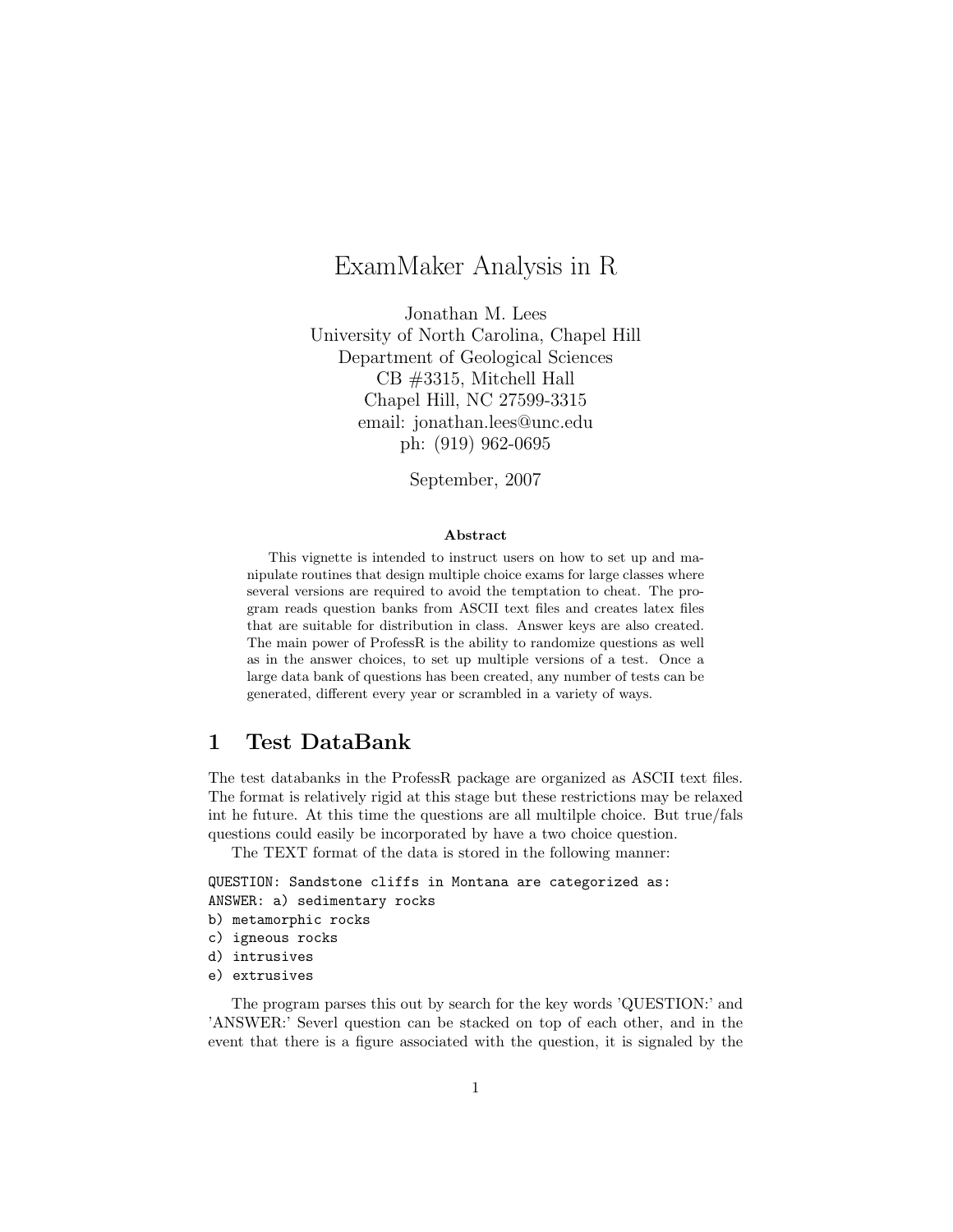key word, "Fig:". For example here we have 2 questions, the second one includes a previous generated figure located on disk and referenced in the question via the standard latex implementation.

```
QUESTION: Convection in the mantle is indicated by
a) hot slab descending at subduction and cold ridges rising
b) cold slabs descending and hot spots rotating
c) voluminous lava flows at transform faults
ANSWER: d) hot magma rising at ridges, cold slabs descending at subduction zones
e) hot spots drifting to the northwestern Pacific
QUESTION: From the follwowing figure (Figure~\ref{fig:faults1}) which is the normal fault:
a) A
b) B
ANSWER: c) C
d) D
e) E
FIG: /home/lees/Class/TESTBANK/faults_4_test.eps fig:faults1
```
The FIG tag indicates a file pointer and latex tag name to refer to the figure in the subsequent exam.

Any number of questions/answers can be in the databank. Once they are read in via the parsing program, questins can be selected in R and a specific Exam is generated.

```
> library("ProfessR")
> QB1 = Get.testbank('climate_change_abbott.txt')
> QB2 = Get.testbank('tsunami_abbot_web.txt')
```
Here we have two data banks installed and we want to select a random sample of 12 questions from the first and 9 from the second.

```
> L1 = length(QB1)> L2 = length(QB2)> isel1 = sample(1:L1)
> QBfinal = list()
> for(i in 1:12) { QBfinal[[i]] = QB1[[isel1[i]]] }
> isel2 = sample(1:L2)
> for(i in 1:9) { QBfinal[[i+12]] = QB2[[isel2[i]]] }>
```
To insure that there is no order to the questions the exam can be randomized with simple calls to

```
> QA1 = ran.exam(QBfinal)
```
On the other hand we may wish to create 2 versions of the same exam with questions mixed up to reduce the possibility of cheating: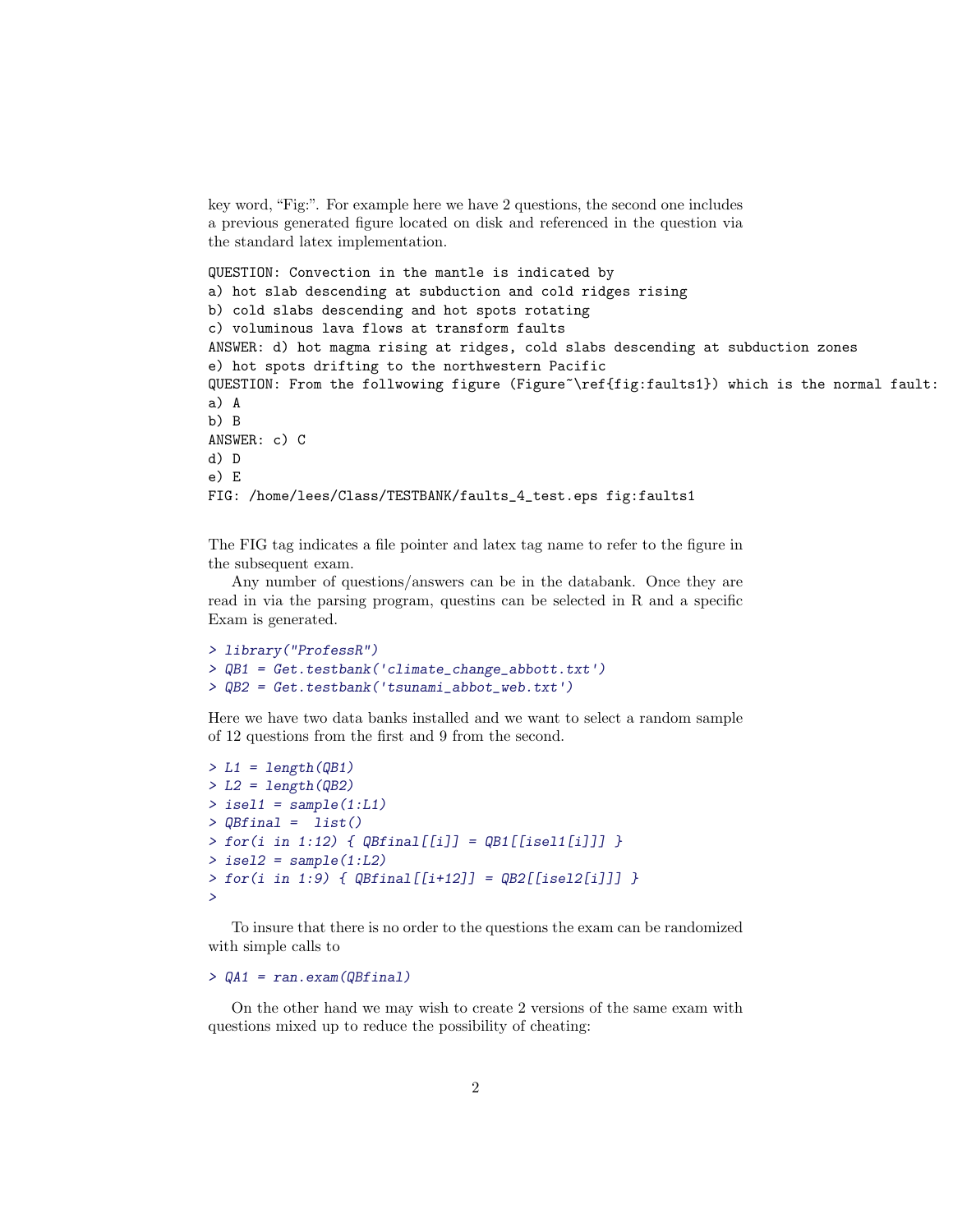```
> examdate="TUES OCT 30 2007"
> version.exam(QBfinal, "exam2A" , exnumber="Exam 2", seqnum="1", examdate=examdate)
#### To get the final output, change directory to current directory.
#### Execute the following system commands outside of R:
latex exam2AMAST
latex exam2AMAST
dvips -Ppdf exam2AMAST.dvi > exam2AMAST.ps
ps2pdf exam2AMAST.ps > exam2AMAST.pdf
> version.exam(QBfinal, "exam2B" , exnumber="Exam 2", seqnum="2", examdate=examdate)
#### To get the final output, change directory to current directory.
#### Execute the following system commands outside of R:
latex exam2BMAST
latex exam2BMAST
dvips -Ppdf exam2BMAST.dvi > exam2BMAST.ps
ps2pdf exam2BMAST.ps > exam2BMAST.pdf
>
```
The output of these two calls includes tex files of the two tests, and solution files for printing and distributing to students after the test is over. Of course these should be processed with calls to Latex

```
latex exam2AMAST
latex exam2AMAST
```
and

```
latex exam2BMAST
latex exam2BMAST
```
Note that we call latex twice to rectify all the references to figures in the latex file.

Finally the dvi output should processed to make a printable version. I typically use the calls,

```
dvips -Ppdf exam2AMAST.dvi > exam2AMAST.ps
ps2pdf exam2AMAST.ps > exam2AMAST.pdf
```
and similarly for the B test and the solution files. I then can post the solutions on a web site and students can read them using Windows.

### 1.1 Latex Notes

The Latex header in prep.exam is generated autometically in the R-code. For some users this style may be too primitive and they will want to replace the cover sheet with other more attractive options. Originally I used a style sheet provided by the University of Texas, UOFTEXAM.sty. If the user wants to use this it should be installed in the proper place in the users latex repository,